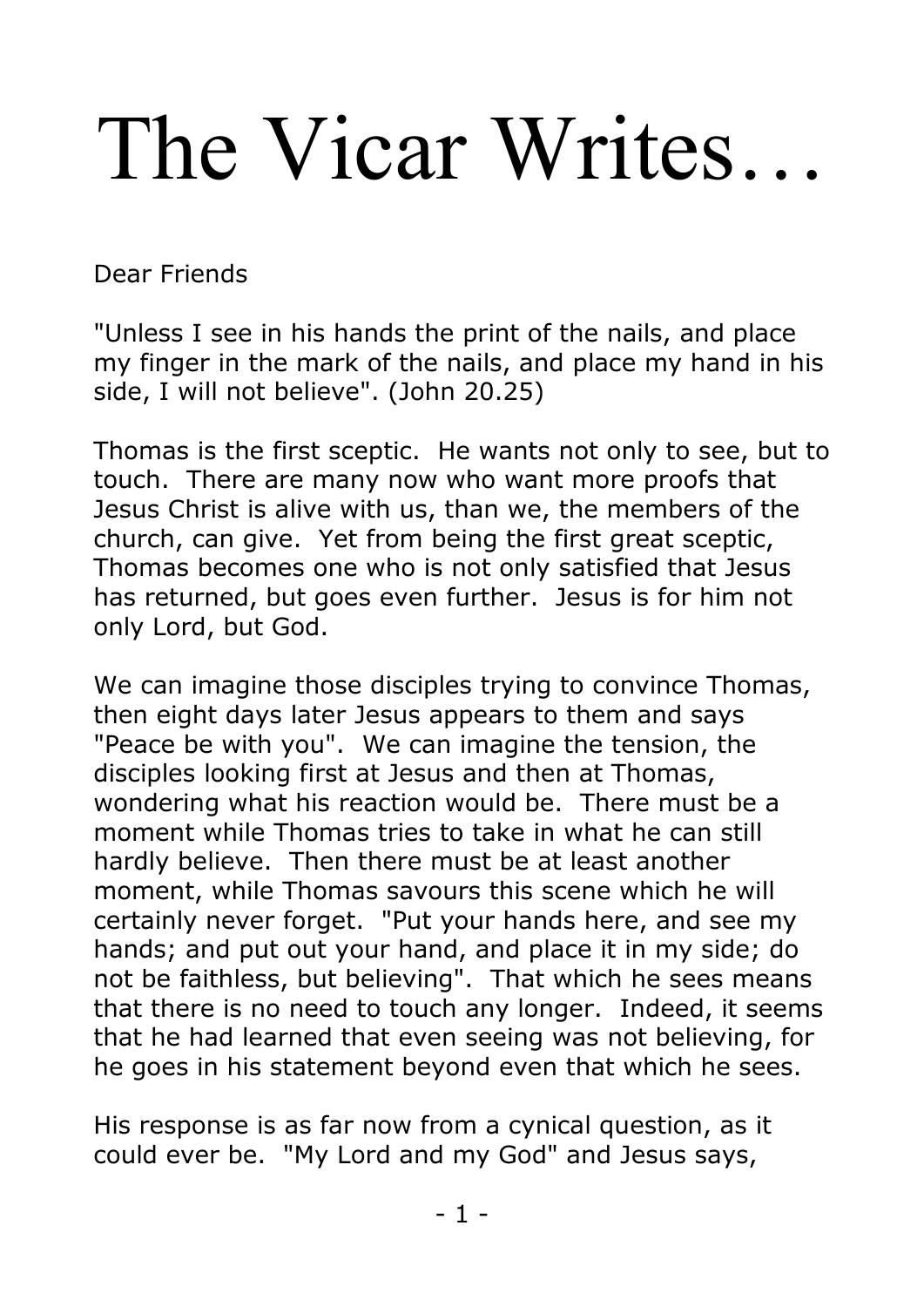"Have you believed because you have seen me? Blessed are those who have not seen and yet believe".

You and I stand with Thomas. We belong to one of those many generations which cannot have seen, as those first disciples saw. Perhaps we too have often wished that we could see and touch and hear. Some of us may believe but are not able to say "My Lord and my God", others are certain that they have been in the presence of the risen Lord. For some it is instant and certain, for others it takes a long journey with doubts on the way like Thomas. Wherever you stand, Thomas shows us that there is nothing wrong in doubting and our doubts can bring us to believe in our Lord and our God.

With all good wishes Andrew

# **NEW WORK BY JOHN RUTTER**

John Rutter, the composer, has written a new choral work in response to the invasion of Ukraine.

Funds raised from 'A Prayer for Ukraine', are going to the Disasters Emergency Committee's Ukraine appeal.

Rutter explained: "How can a composer respond to a global tragedy? I suppose by writing music: like everybody I have been shocked and dismayed by the events of recent days.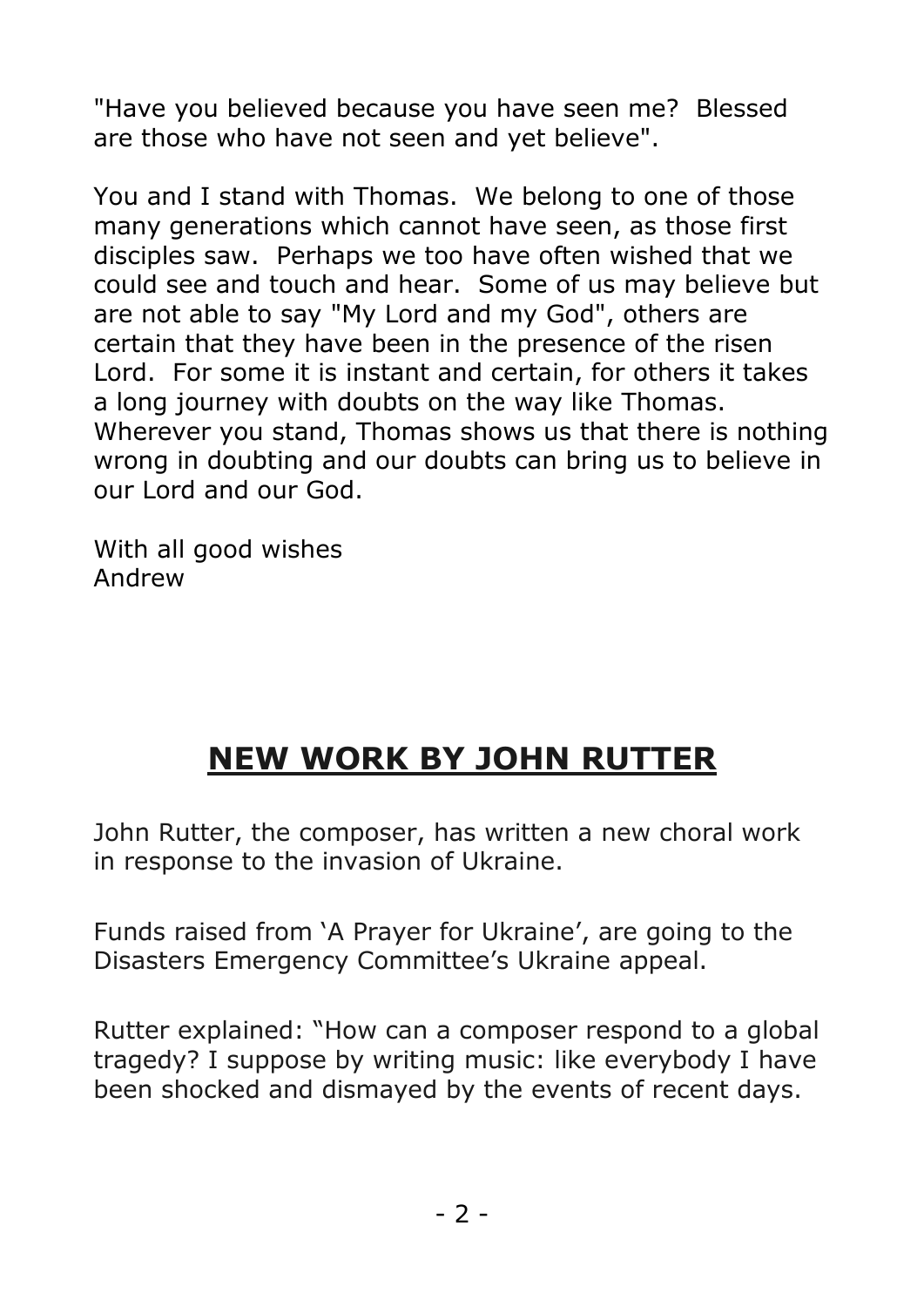"The first thing I wanted to do was write music that would respond in my own way. I went to a late-night service in my old college chapel where they sang a setting of a lovely Ukrainian prayer, so having encountered the Ukrainian text, on Thursday I wrote my own music. I hope the meaning of the text will resonate in people's hearts."

The words of the piece, which are originally in Ukrainian, translate into English as: "Good Lord protect the Ukraine. Give her strength, courage, faith, and hope. Amen."

He added: "I hope it speaks in terms which reach out to the Ukrainian people in their hour of need."

Listen to the new work at: https://www.youtube.com/watch?v=2bx4QFxfW2s

# *LONGEST OVERDUE LIBRARY BOOK!*

If you have ever been late in returning a library book, take heart: the 1704 copy of *The Faith and Practice of a Church of England Man* was recently handed back to Sheffield Cathedral.

A handwritten inscription inside reads: "This Book belongs to ye Lending Library in Sheffield Church 1709." It left the library just over 300 years ago.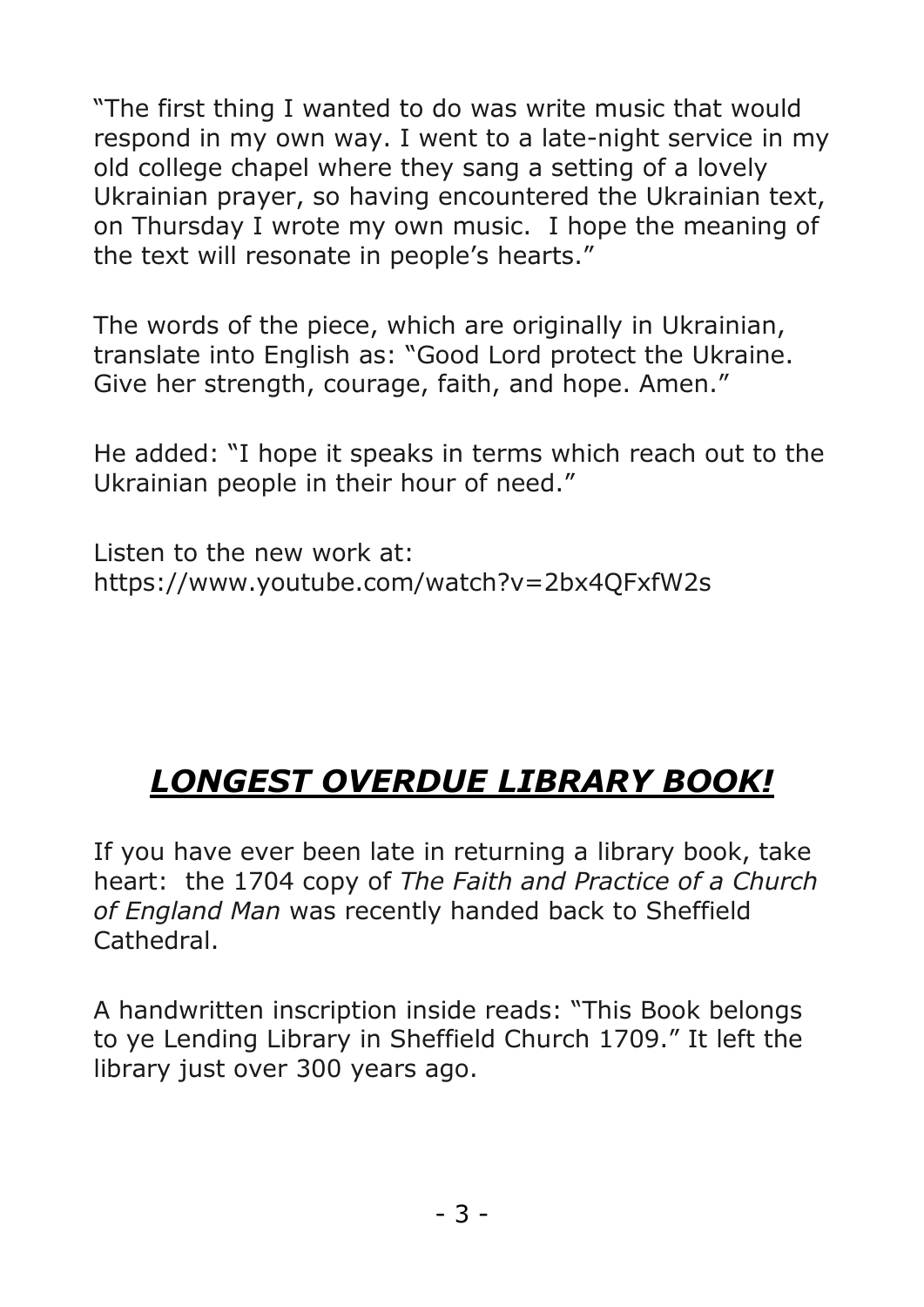Sheffield Cathedral's Reverend Canon Keith Farrow said that the family of a deceased woman who lived locally had asked in her will for it to be returned.

"Now it's come back home. It's a joy to have this little jewel back in the cathedral."

With overdue fines of 50p a day, librarians could have charged the family more than  $E$ 54,000 for the book  $$ which itself is worth about £300.

The canon joked: "We might have got a new roof or something."



# **THE ASCENSION**

This month at Ascension Day, we remember Jesus ascending to *'God's right hand'* (1 Peter 3:22). It's a somewhat neglected Christian festival, taking place on a Thursday, 40 days after Easter. However, this phrase is used in three different contexts in the New Testament.

*Sitting at God's right hand*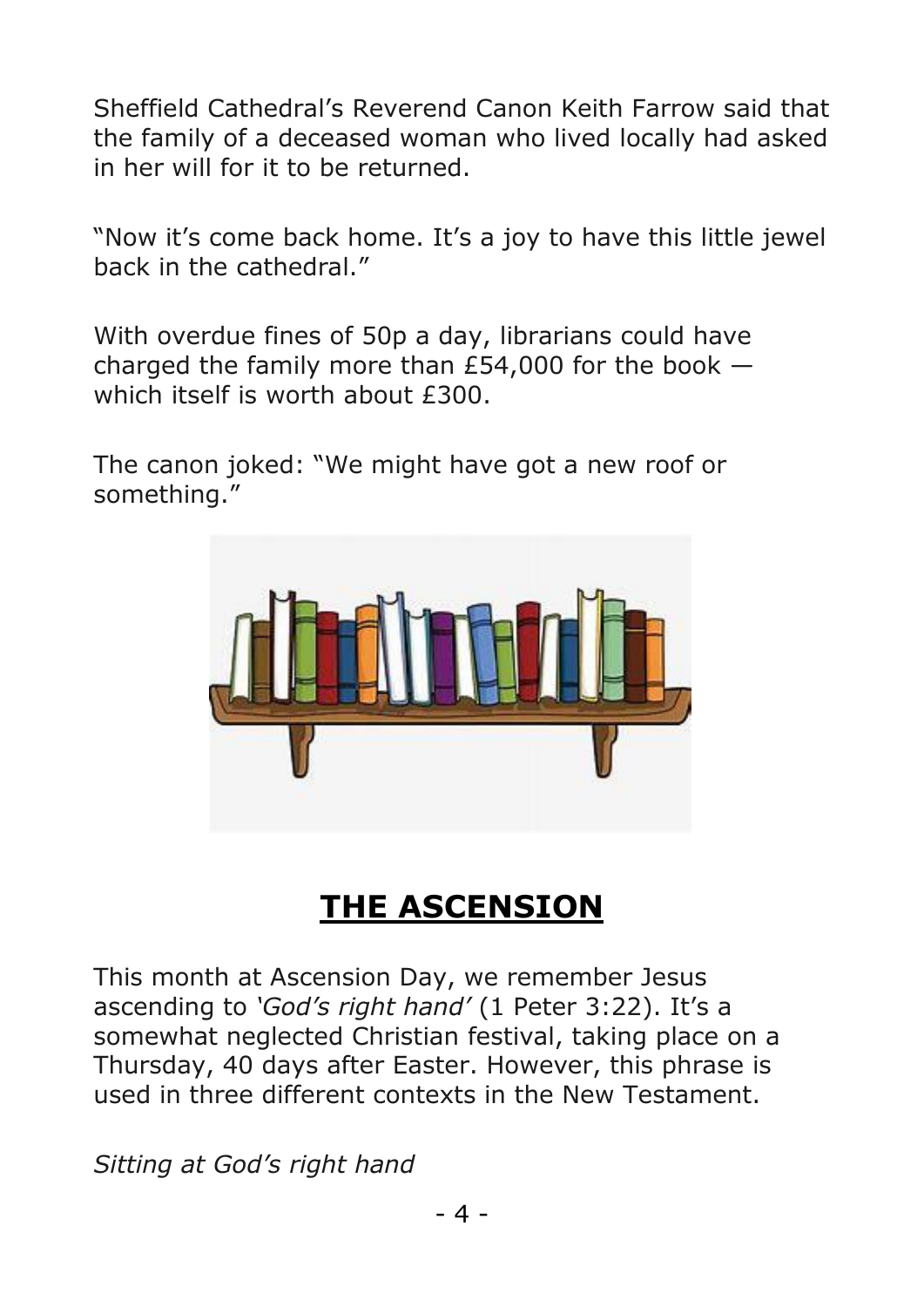Jesus occupies a position of power and authority at the centre of the universe, *'exalted to the right hand of God'* (Acts 2:33). This position was secured by His death and resurrection, enabling us to experience the life of heaven, including eternal life, forgiveness, healing and the power to transform lives and communities. Is this our expectation and experience?

#### *Standing at God's right hand*

Our experience of heaven is only partial because of the presence of suffering and disappointment in our lives. Stephen, the first Christian martyr, saw Jesus *'standing at the right hand of God'* (Acts 7:56), when being stoned to death. Do we see that Jesus is on the throne and has a purpose for our lives, even when we are going through setbacks and difficulties? As a result of Stephen's death, the church grew and the apostle Paul was impacted. Where do we see the fruit of the suffering in our lives?

#### *Praying at God's right hand*

Finally, we are told that Jesus is *'interceding for us'* at God's right hand (Romans 8:34 & Hebrews 7:25). Jesus is on our side at the heart of the universe and fully knows our needs when praying for us. He is for us, even when we feel defeated by the wrong things in our lives. How does this help us now?

So where has Jesus gone? Because He is in heaven, the Ascension opens up the possibility that we can experience the life of heaven, both now and in eternity.

#### *The Rev'd Canon Paul Hardingham*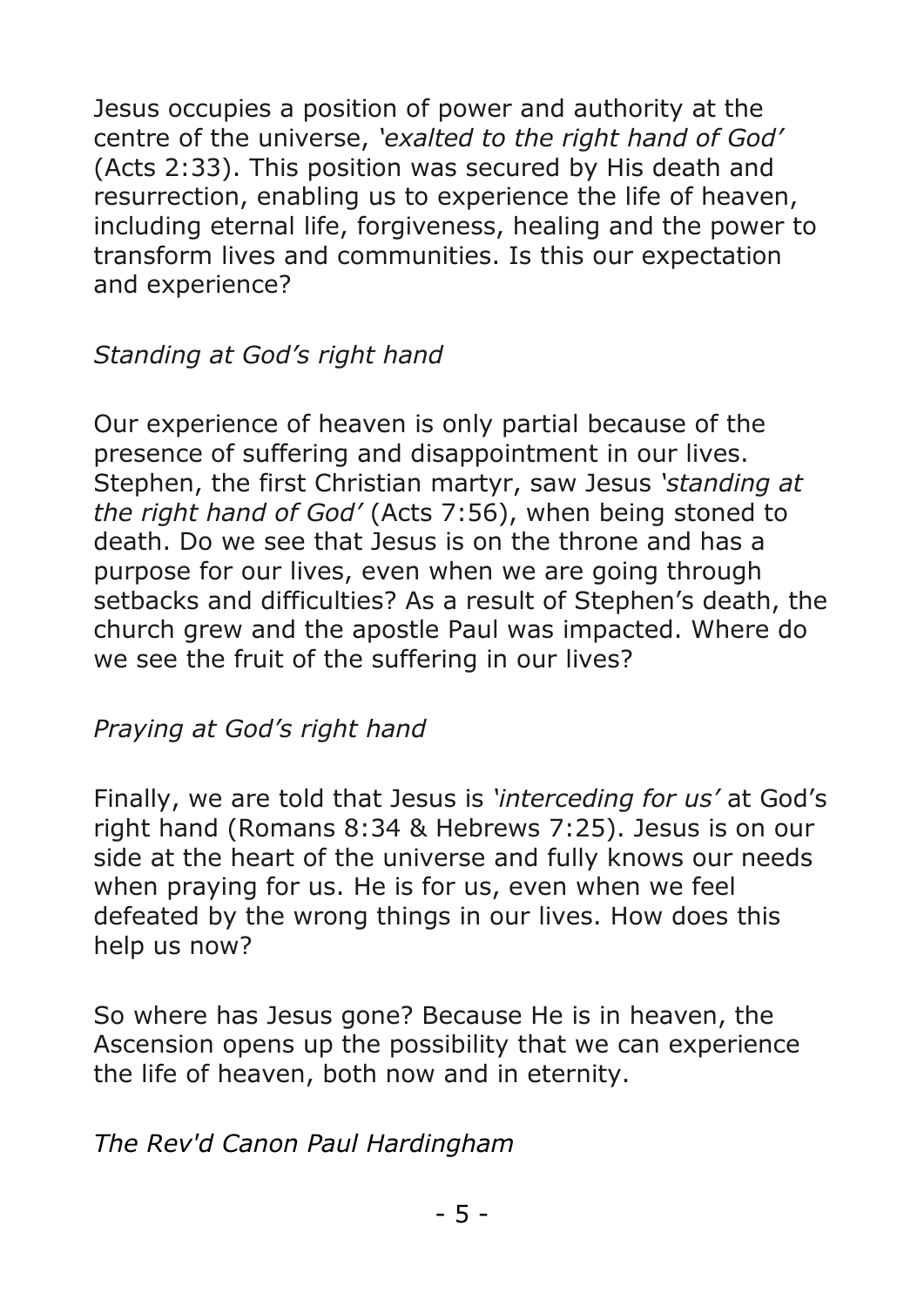# **CHRIST'S LEGACY**

There was no mourning when Christ's resurrection appearances came to an end. After the final occasion we are told the disciples 'worshipped Him, and returned to Jerusalem with great joy'.

They had already experienced the onset of grief caused by His death, intensified because of the dreadful manner of it and the consequent crushing of their hopes. Then, with feelings combining bewilderment with elation, they were confronted by Christ alive and had to rethink everything they had understood until then about the certainty of death.

They became convinced that the Crucifixion and Resurrection signposted a new beginning, not an ending, and that it gave fresh purpose to humanity, past, present and future.

Why was Christ's final departure met by joy rather than gloom? Here are some reasons, which we might think of as His legacies.

First, He had said that He was going to prepare a place for His followers. It's worth pondering John Chapter 14, to see why Jesus' disciples were so confident after His Ascension.

Second, He taught them His departure was, actually, for their *benefit*. Only in this way would the 'Advocate' come. 'Advocate' is one translation of a word meaning 'called alongside' and is a description of the Holy Spirit's work in and for humanity, then and now.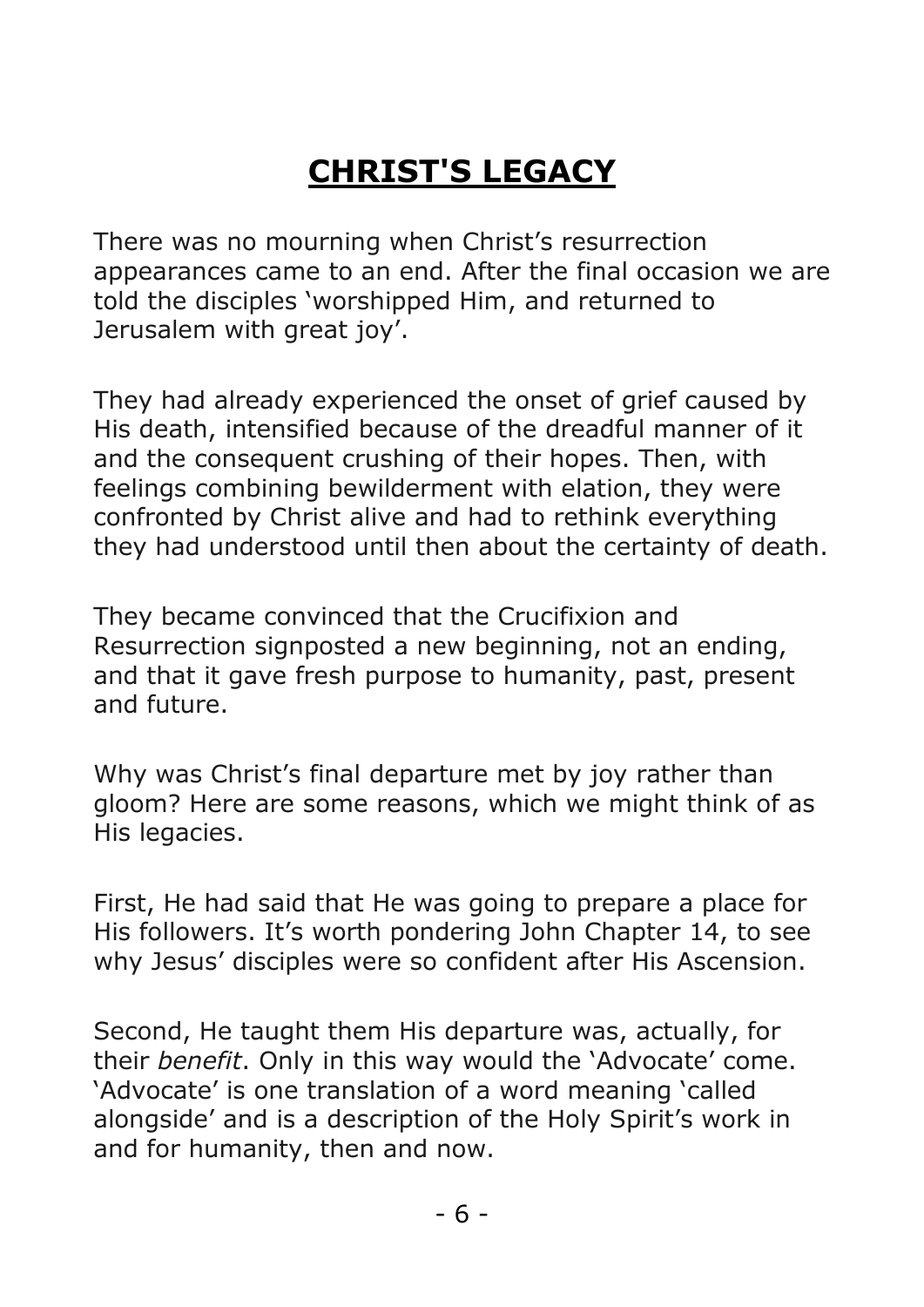Third, Christ continues to campaign for the human cause, though now out of sight. The writer of the letter to the Hebrews puts it bluntly: "He is able to save to the uttermost those who draw near to God through Him, since He always lives to make intercession for them." Paul writes something similar in his letter to the Romans. It means that Jesus prays for us nonstop, so when we pray it's like treading on a moving walkway taking us in the right direction.

Fourth, He came to show us what the unseen God is like. When one of His trainees asked, "Lord, show us the Father", the reply was, "Have I been with you all this time and you still do not know Me? Whoever has seen Me has seen the Father". So, the more we contemplate Jesus, the closer we get to the unseen God.

*The Ven. John Barton*

# *THE HYMNS OF THE WESLEYS*

Later this month the Church calendar celebrates the lives of John and Charles Wesley. John's great gift to the Christian cause was the little matter of founding the world-wide movement known as Methodism. His brother Charles had an equally profound impact through his hymns. He actually wrote over 6,000, most of which aren't sung nowadays, but among the ones we do still sing are all-time favourites – 'Love divine, all loves excelling', 'O for a thousand tongues to sing'. 'Jesu lover of my soul', 'Hark the herald angels sing' – and scores more.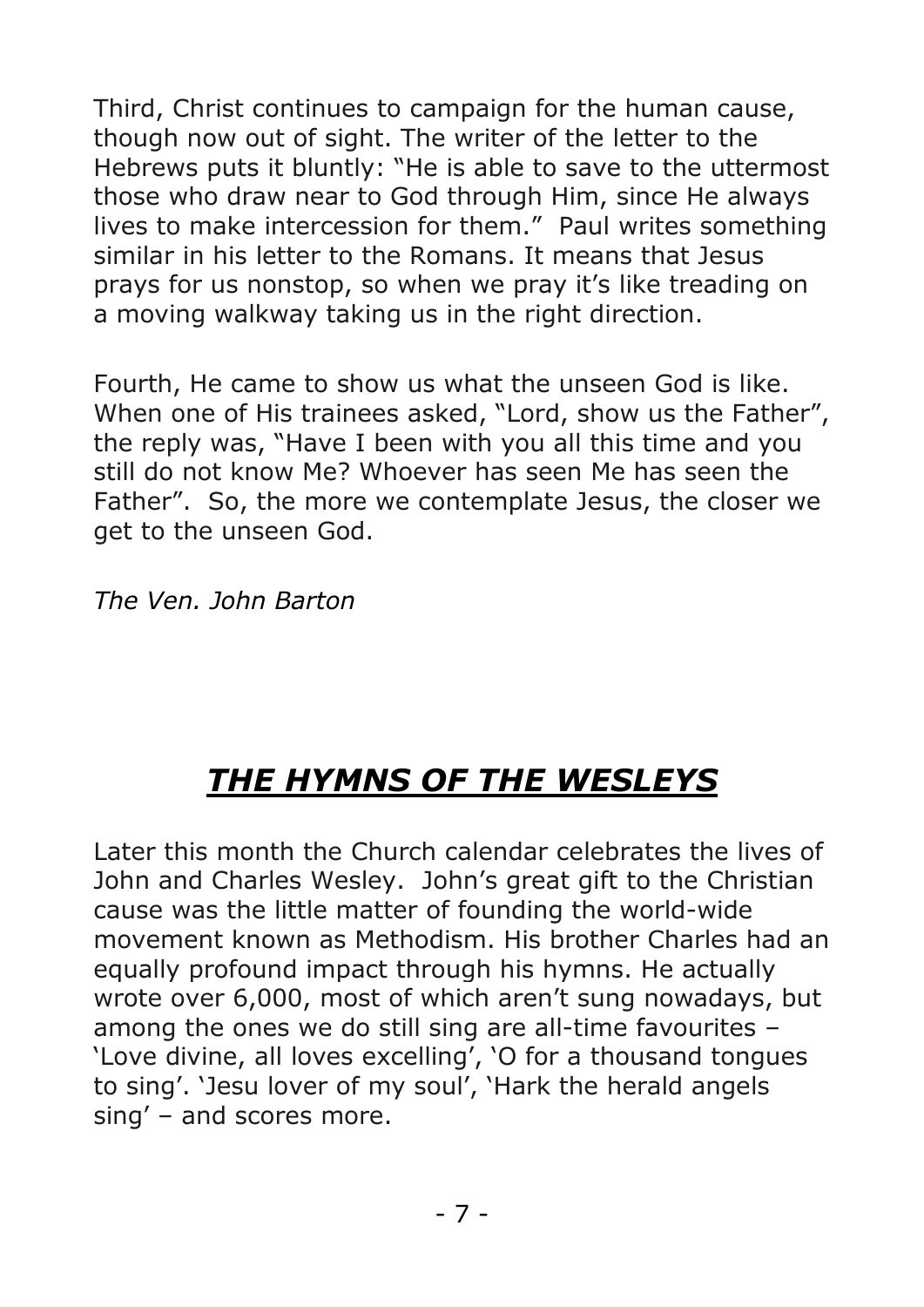40 years ago almost everybody knew quite a lot of hymns, but sadly that's no longer true. Traditional hymns aren't usually sung at school assemblies, not even in church schools, and while the audience for 'Songs of Praise' on BBC TV is substantial, most of those watching are over 50.

With only about ten per cent of the population even irregular church-goers there is inevitably a lack of familiarity with hymns of any kind. Christmas carols are an exception, as is 'Jerusalem' and 'Amazing Grace', because they are frequently heard outside church.

Singing hymns is a wonderful experience at its best – just ask a Welsh rugby crowd singing 'Bread of heaven'! It seems a pity to lose it.

It's not a bad idea to take ten minutes and think about what is your favourite hymn, and why – ancient or modern doesn't matter. Then try singing it in the bath or under the shower – a very purifying experience!

*The Rev'd Canon David Winter*

# **A REMARKABLE COINCIDENCE**

Margarite Henderson, a Hungarian, lived in the centre of Bournemouth. She was married and had one son, Alan, who was educated at Wychwood, a boys' prep school which was owned by my father. She became very friendly with my parents as she was alone for long periods, as her husband was abroad in the Far East working for MI6 during the war.

In 1956, the Hungarian uprising took place where thousands of Hungarians fled their country. Margarite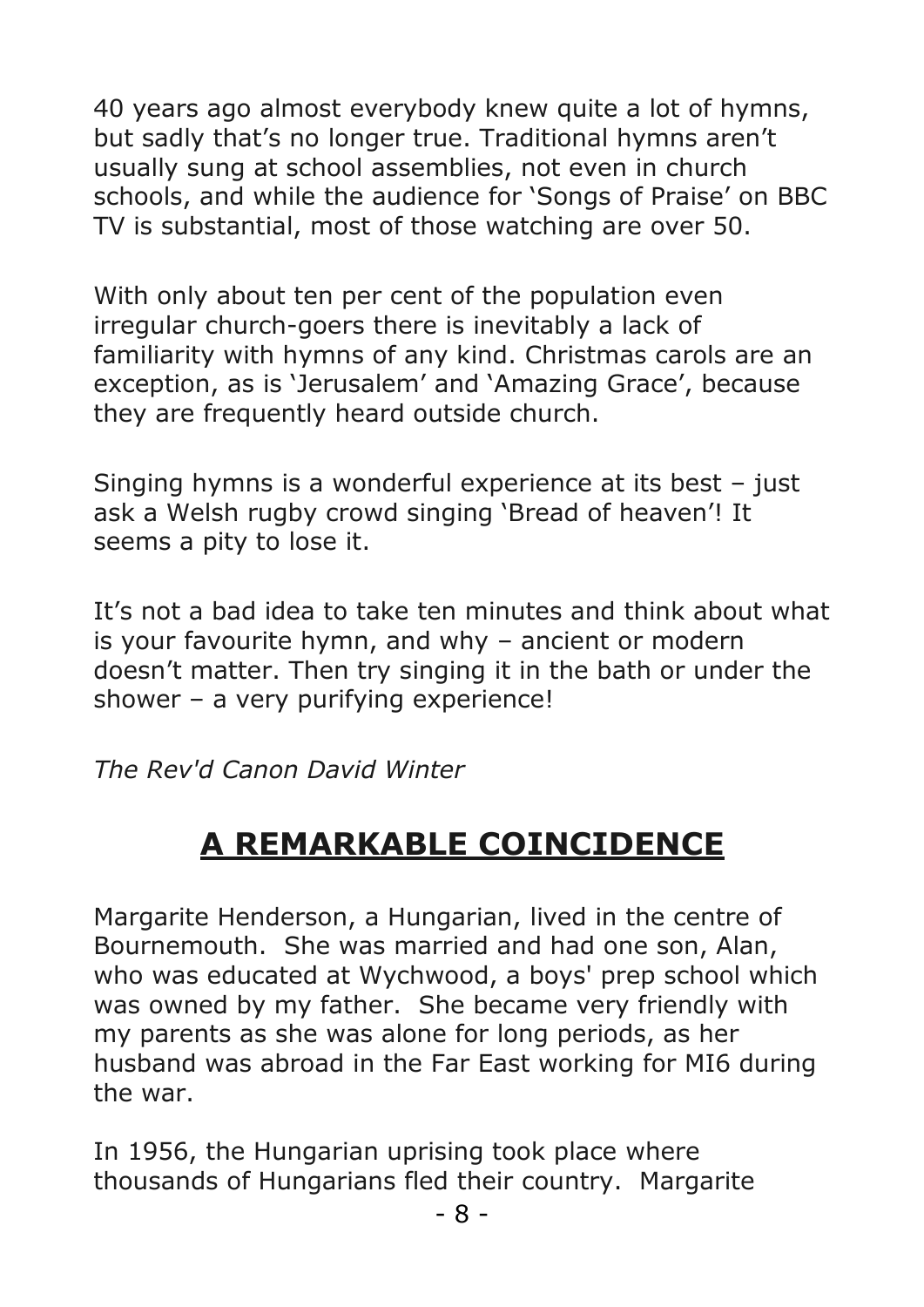decided to drive, in her ancient old Morris Minor, to help rescue refugees to cross the border. This was at great personal risk to herself. Her car was riddled with bullet holes. In Hungary she was known by the sobriquet "The Angel of Mercy".

After the war, she became well known for her bravery and was asked by the Americans to come over and give talks. She was invited to be the guest on the equivalent of "This is Your Life". This was in the days when programmes went out live, no rehearsal, no editing. During the interview the presenter asked her where she was from. Margarite said she was from the South Coast of England. The presenter wanted precise details, so she told him she was from a seaside town called Bournemouth. "Good heavens, I know Bournemouth quite well. I was stationed there during the war in the Hotel Mont D'or (now the Town Hall) which was requisitioned by the Americans".

He then asked her whether she had any dangerous moments. She replied that yes, there was one in particular. She was walking along with her son in Braidley Road, close to the hotel. She had just collected Alan for an exeat from school. The air raid siren went off, she flung Alan into the gutter and lay on top of him. There was an explosion and something metal landed on top of her. She lay there trembling with fear, thinking the worst would happen.

"Yes", said the American presenter. "It was a bicycle". "How did you know that?" said Margarite, incredulously. "You are not going to believe this", said the presenter. "I was the young soldier who lifted the heavy bicycle off you!"

What an extraordinary coincidence all those years later.

*Jo Tombs*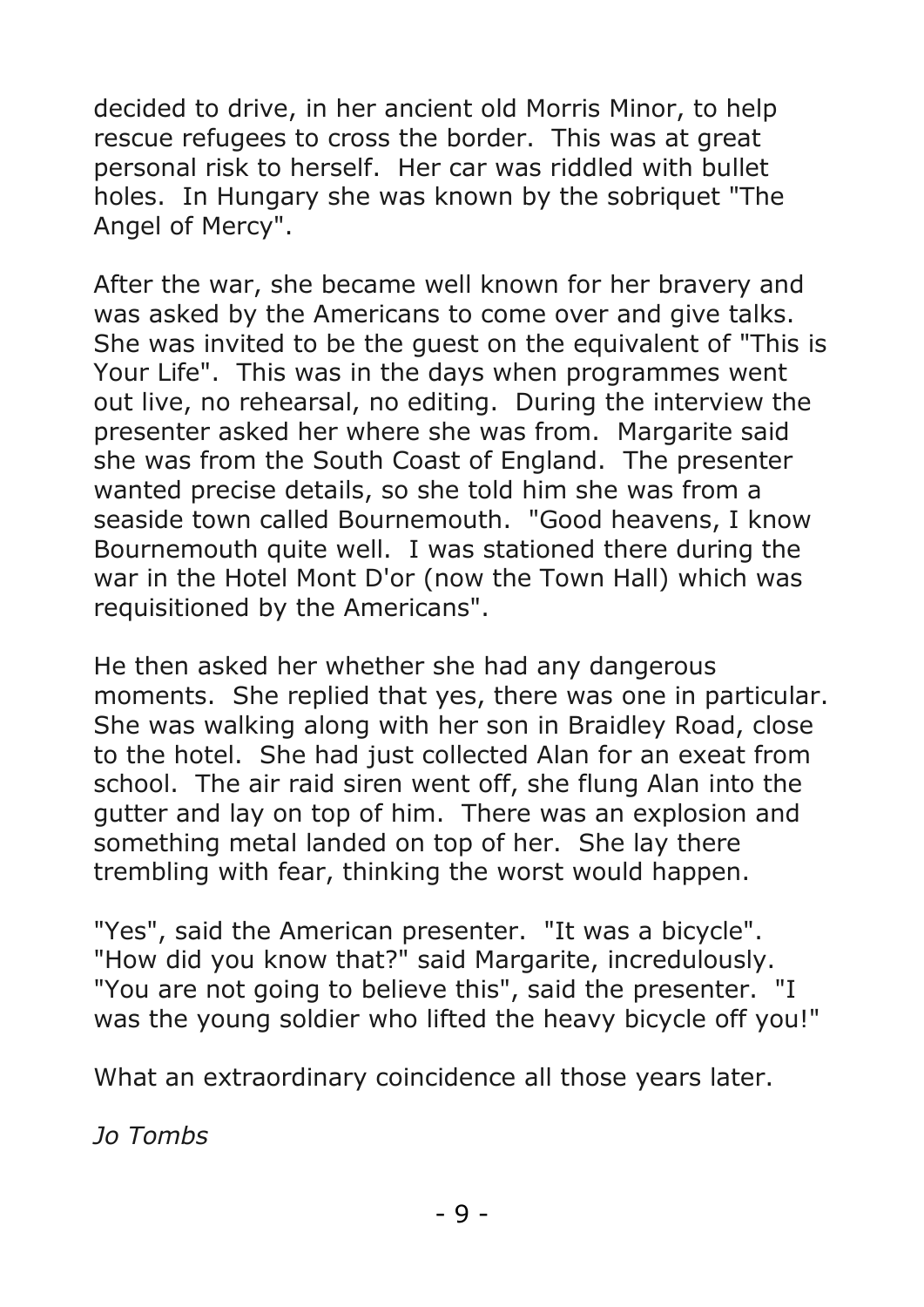

# **CALENDAR FOR MAY**

#### **EASTER 3**

| Sun                    | 1        | 8.00 am<br>$10.30$ am<br>$6.00 \text{ pm}$ | <b>Holy Communion</b><br>Parish Communion<br>Evening Prayer                        |  |  |
|------------------------|----------|--------------------------------------------|------------------------------------------------------------------------------------|--|--|
| Wed<br>Thurs 5<br>Fri  | 4<br>6   | $10.30$ am<br>$10.00$ am<br>10.30 am       | Holy Communion at St. Nicolas<br>Parish Art Group<br><b>Coffee Morning in hall</b> |  |  |
| <b>EASTER 4</b>        |          |                                            |                                                                                    |  |  |
| Sun                    | 8        | $8.00$ am<br>$10.30$ am                    | <b>Holy Communion</b><br><b>Matins</b>                                             |  |  |
| Wed                    | -11      | 10.30 am                                   | Holy Communion at St. Nicolas                                                      |  |  |
| <b>EASTER 5</b>        |          |                                            |                                                                                    |  |  |
| Sun                    | 15       | $8.00$ am<br>$10.30$ am                    | <b>Holy Communion</b><br>Parish Communion                                          |  |  |
| Wed<br>Thurs 19<br>Fri | 18<br>20 | $10.30$ am<br>$10.00$ am<br>$10.30$ am     | Holy Communion at St. Nicolas<br>Parish Art Group<br><b>Coffee Morning in hall</b> |  |  |
| <b>EASTER 6</b>        |          |                                            |                                                                                    |  |  |
| Sun                    | 22       | $8.00$ am<br>10.30 am                      | <b>Holy Communion</b><br><b>Matins</b>                                             |  |  |
|                        |          |                                            |                                                                                    |  |  |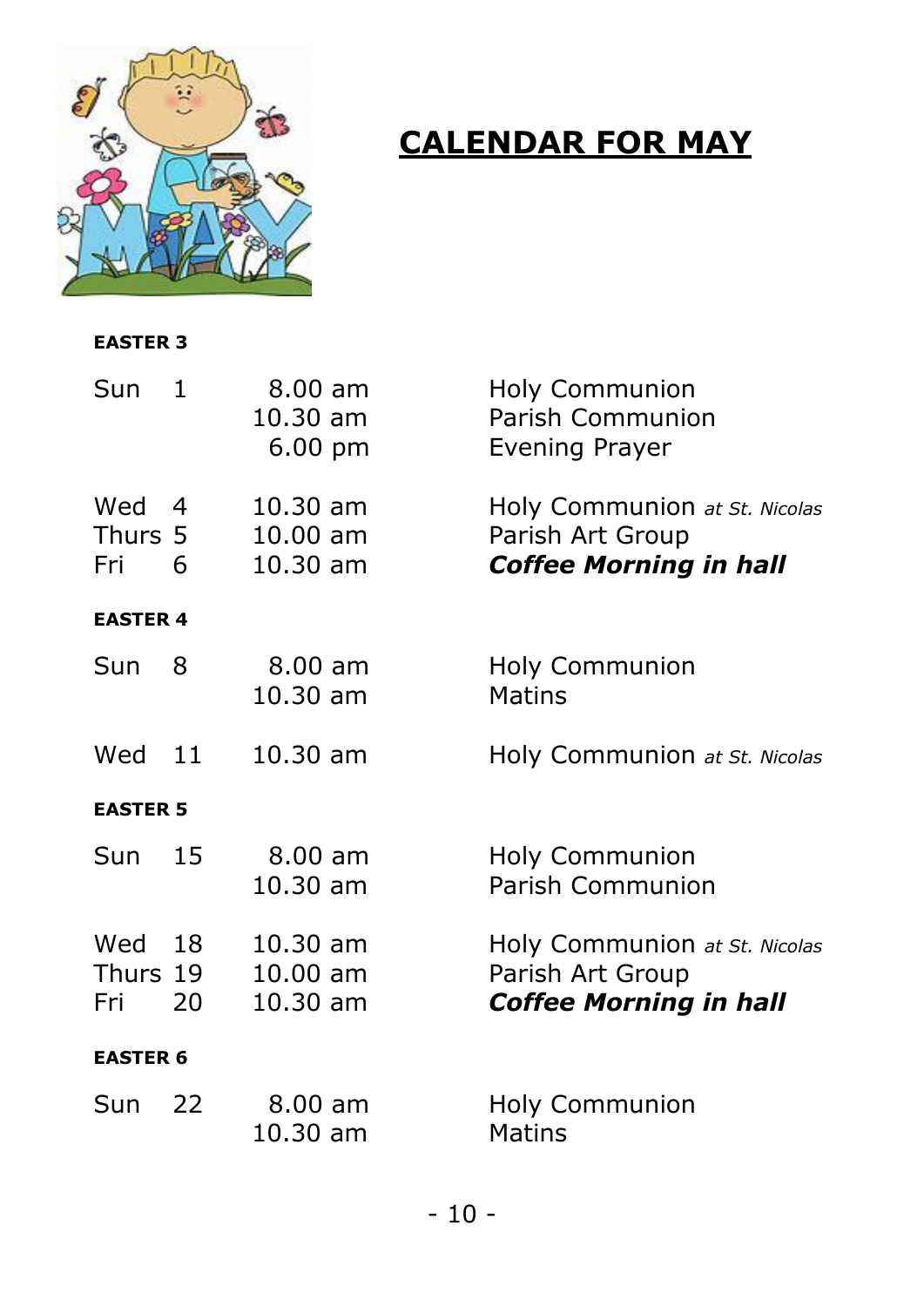| Wed 25<br>Thurs 26    |                   | $10.30$ am<br>3.30 pm                  | Holy Communion at St. Nicolas<br>Magazine collation                           |
|-----------------------|-------------------|----------------------------------------|-------------------------------------------------------------------------------|
| <b>EASTER 7</b>       |                   |                                        |                                                                               |
| Sun                   | 29                | $8.00$ am<br>$10.30$ am                | <b>Holy Communion</b><br>Parish Communion                                     |
| Tues 31<br>Wed<br>Fri | $\mathbf{1}$<br>3 | $10.00$ am<br>$10.30$ am<br>$10.30$ am | Craft Group<br>Holy Communion at St. Nicolas<br><b>Coffee Morning in hall</b> |



We will be having a garden party at the Vicarage, 14 Flaghead Road, on Sunday 5<sup>th</sup> June at 3.30 pm.

Do come along and join us. Everyone would be very welcome.

If it's a rainy day we will move the party to the church hall.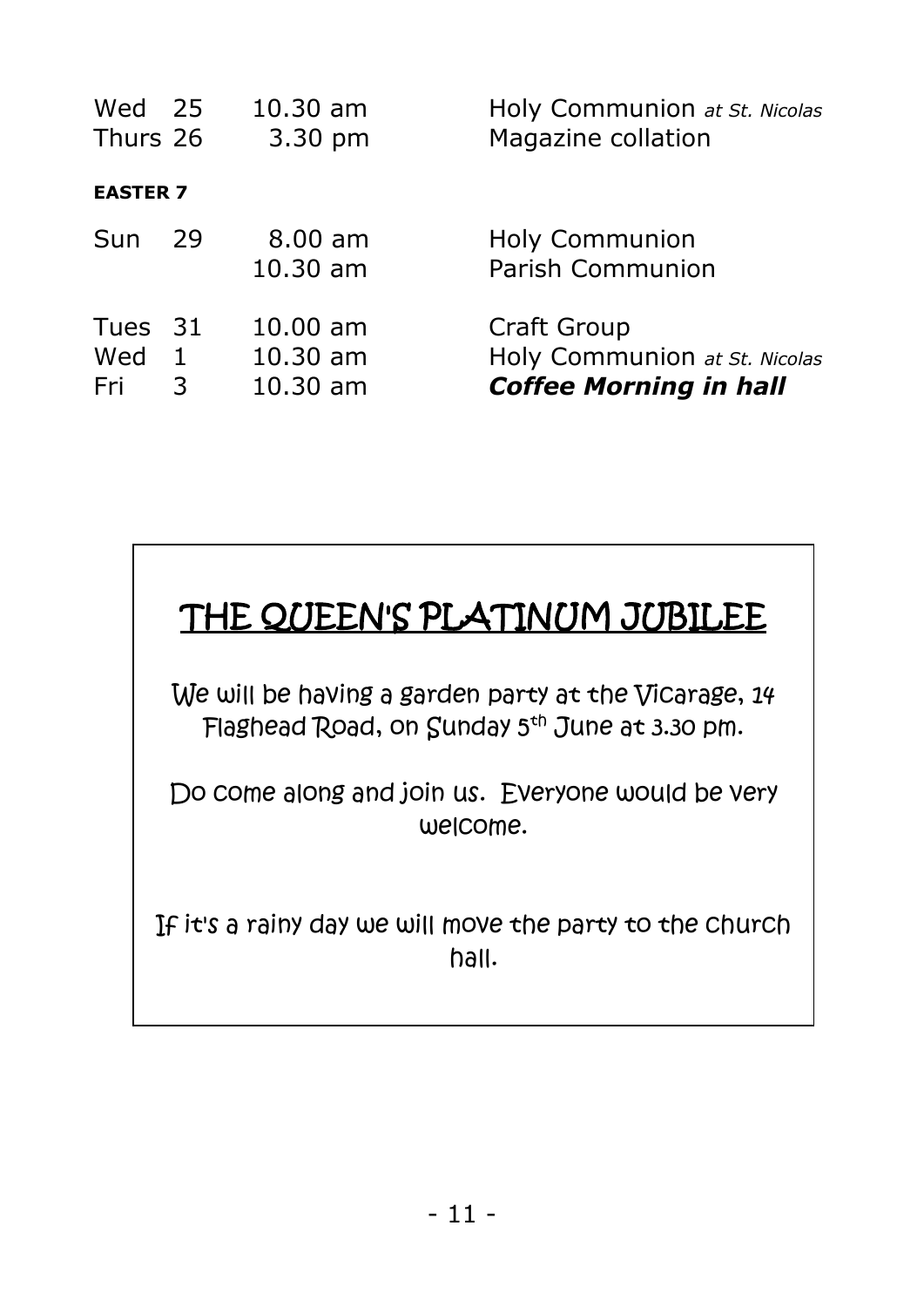

## **SUNDAY READINGS IN MAY**

#### **Sunday 1st May - Easter 3**

OLD TESTAMENT: Zeph. 3. 14-end

*In his vision of the Messianic age, God will come into the midst of his people with forgiveness and mercy to renew them with his love.*

NEW TESTAMENT: Acts 9. 1-6

*Jesus, whom Saul is persecuting, speaks to him on his way to Damascus and orders him to go into the city and await orders.*

GOSPEL: John 21. 1-19

*Jesus and the miraculous catch of fish and following this Jesus reinstates Peter as the head of the church.*

#### **Sunday 8th May - Easter 4**

OLD TESTAMENT: Acts 9. 36-end

*Peter goes to Joppa where he raises Tabitha from the dead and stays on with Simon, the tanner. Many in Joppa then believe in the Lord.*

NEW TESTAMENT: John 10.22-30

*Jesus tells the Jews who gather round him at the Feast of the Dedication that they are not part of his flock because they do not believe in him.*

#### **Sunday 15th May - Easter 5**

OLD TESTAMENT: Genesis 22.1-18 *After his willingness to sacrifice Isaac, God anoints Abraham because of his absolute trust and faith.*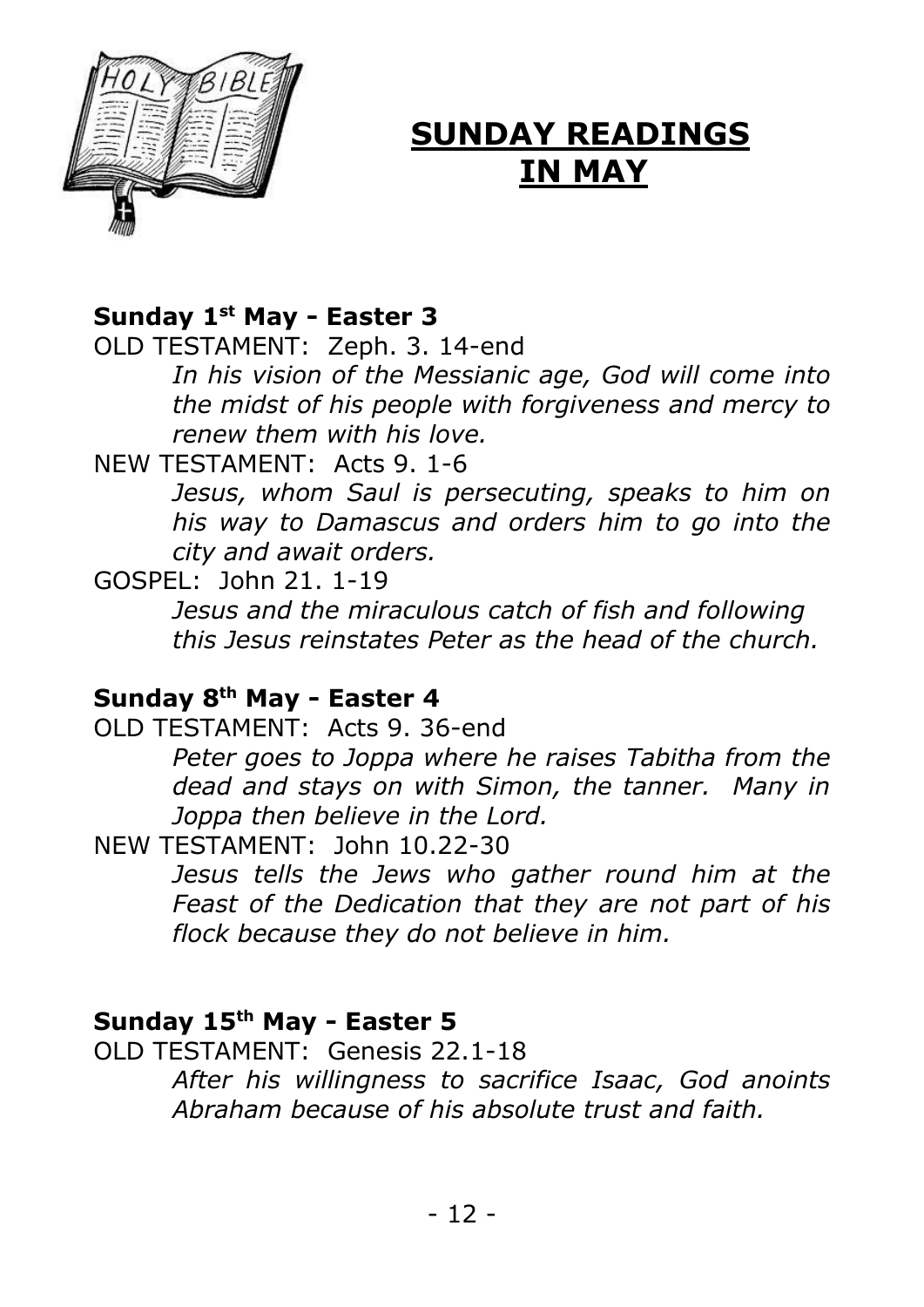NEW TESTAMENT: Acts 11. 1-18 *Peter's narration assures the gentile community that God's spirit belongs to them as well as to the Jews.* GOSPEL: John 13. 31-35 *Jesus predicts Peter's denial.*

#### **Sunday 22nd May - Easter 6**

OLD TESTAMENT: Acts 16. 9-15

*Paul and Timothy respond to a call to cross into Macedonia, thus coming to Europe, where they preached the gospel.*

NEW TESTAMENT: John 5.1-9 *Jesus cures a disabled person at Bethesda and tells him to get up, pick up his mat and walk.*

#### **Sunday 29th May - Easter 7**

OLD TESTAMENT: Ezekiel 36.24-28 *For the prophet Ezekiel those gifts from God which will enable Israel to live up to their share in God's covenant are a new heart and a new spirit.*

NEW TESTAMENT: Acts 16.16-34

*Paul and Silas are released from prison by the jailer who asked to be saved. He washed their wounds, was baptised and joyously came to believe in God.*

GOSPEL: John 17. 20-end

*Jesus prays for all believers that they may be complete in him and be brought to his glory.*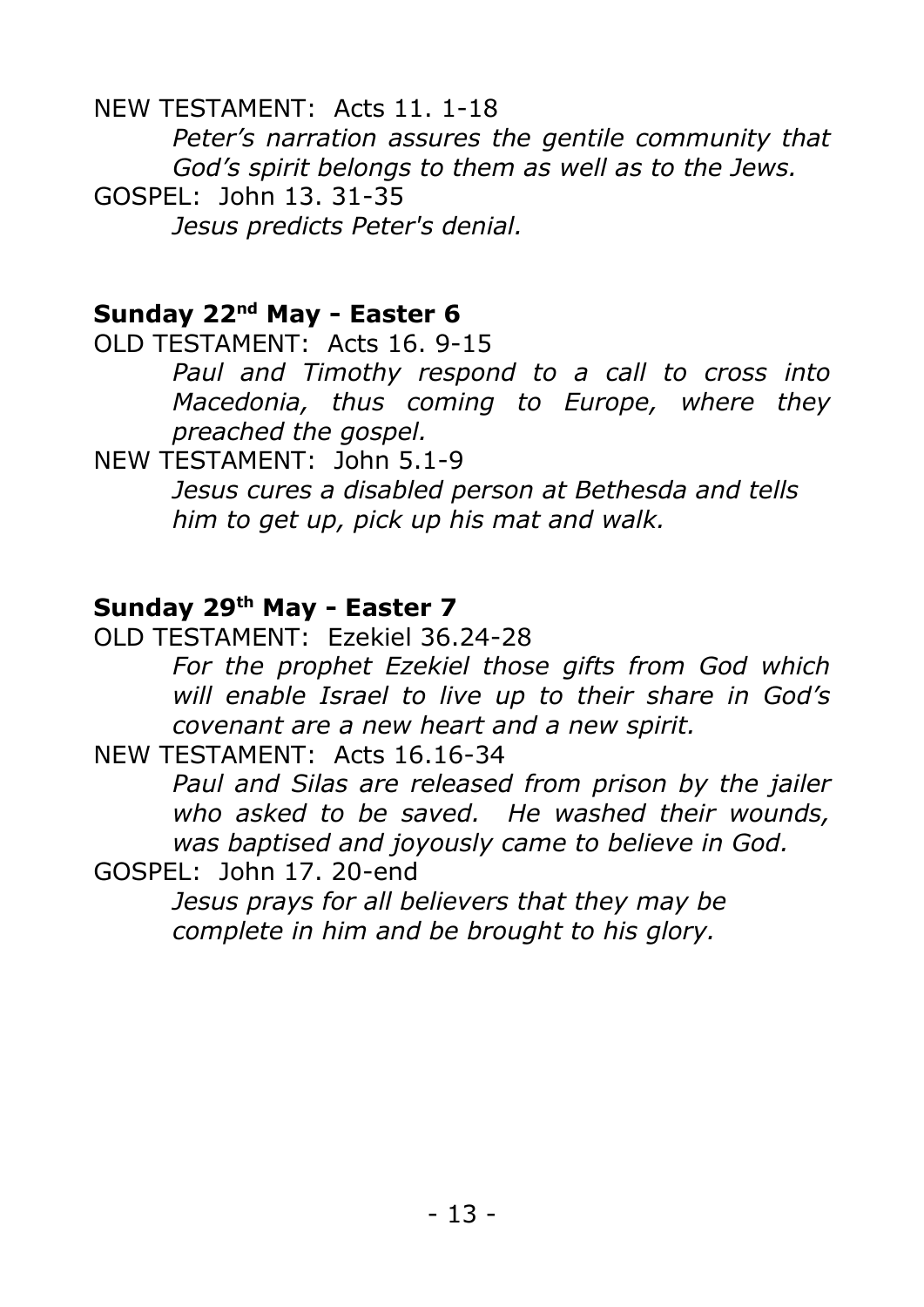# **FORTY DAYS WITH THE RISEN CHRIST**

40 days after Easter comes Ascension Day. These are the 40 days during which the Risen Christ appeared again and again to His disciples, following His death and resurrection. (*Matthew 28; Mark 16; Luke 24; and John 20.)*

The Gospels give us little of Christ's teachings and deeds during those 40 days. Jesus was seen by numerous of His disciples: on the road to Emmaus, by the Sea of Galilee, in houses, etc. He strengthened and encouraged His disciples, and at last opened their eyes to all that the Scriptures had promised about the Messiah. Jesus also told them that as the Father had sent Him, He was now going to send them – to all corners of the earth, as His witnesses.

Surely the most tender, moving 'farewell' in history took place on Ascension Day. Luke records the story with great poignancy: 'When Jesus had led them out to the vicinity of Bethany, He lifted up His hands – and blessed them.'

As Christmas began the story of Jesus' life on earth, so Ascension Day completes it, with His return to His Father in heaven. Jesus' last act on earth was to bless His disciples. He and they had a bond as close as could be: they had just lived through three tumultuous years of public ministry and miracles – persecution and death – and resurrection! Just as we part from our nearest and dearest by still looking at them with love and memories in our eyes, so exactly did Jesus: 'While He was blessing them, He left them and was taken up into heaven.' (Luke 24:50-1) He was not forsaking them, but merely going on ahead to a kingdom which would also be theirs one day: 'I am ascending to my Father and to your Father, to my God and your God…' (John 20:17)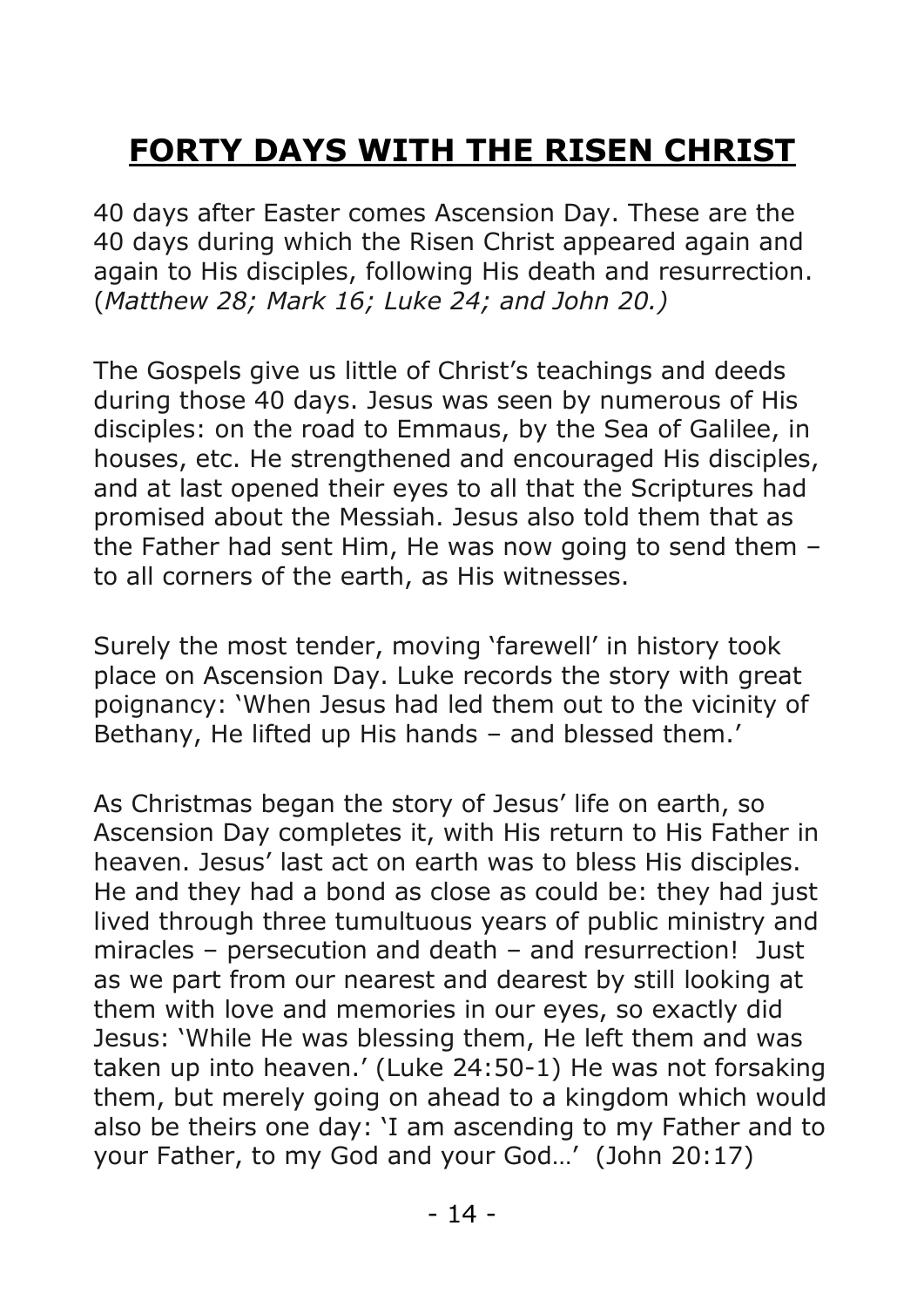The disciples were surely the most favoured folk in history. Imagine being one of the last few people on earth to be face to face with Jesus, and have Him look on you with love. No wonder then that Luke goes on: 'they worshipped Him, and returned to Jerusalem with great joy. And they stayed continually at the temple, praising God.' (Luke 24:52,53)

No wonder they praised God! They knew they would see Jesus again one day! 'I am going to prepare a place for you… I will come back and take you to be with me that you also may be where I am.' (John 14:2,3) In the meantime, Jesus had work for them to do: to take the Gospel to every nation on earth.

## **THE STORY BEHIND "THINE BE THE GLORY"**

Here is a hymn that is so well known and loved that it has simply burst the bounds of Easter, and gets sung regularly at other times of the year. It has two stories behind it.

First, the music. The rousing music did not start out as a hymn, but instead was written by Handel for his opera 'Judas Maccabeus', first performed in 1746. Originally the words ran 'See the conquering hero comes', for Handel's opera tells the story (found in the Apocrypha) of the leader of the Jews, Judas Maccabeus, who led an army against the Syrians and restored worship at the Temple. With its triumphant refrain after each verse, the music is easy to learn and sing, and can be (and has been!) played to great effect either by the trumpets, on an organ in a large resonant church, or even on guitars (!).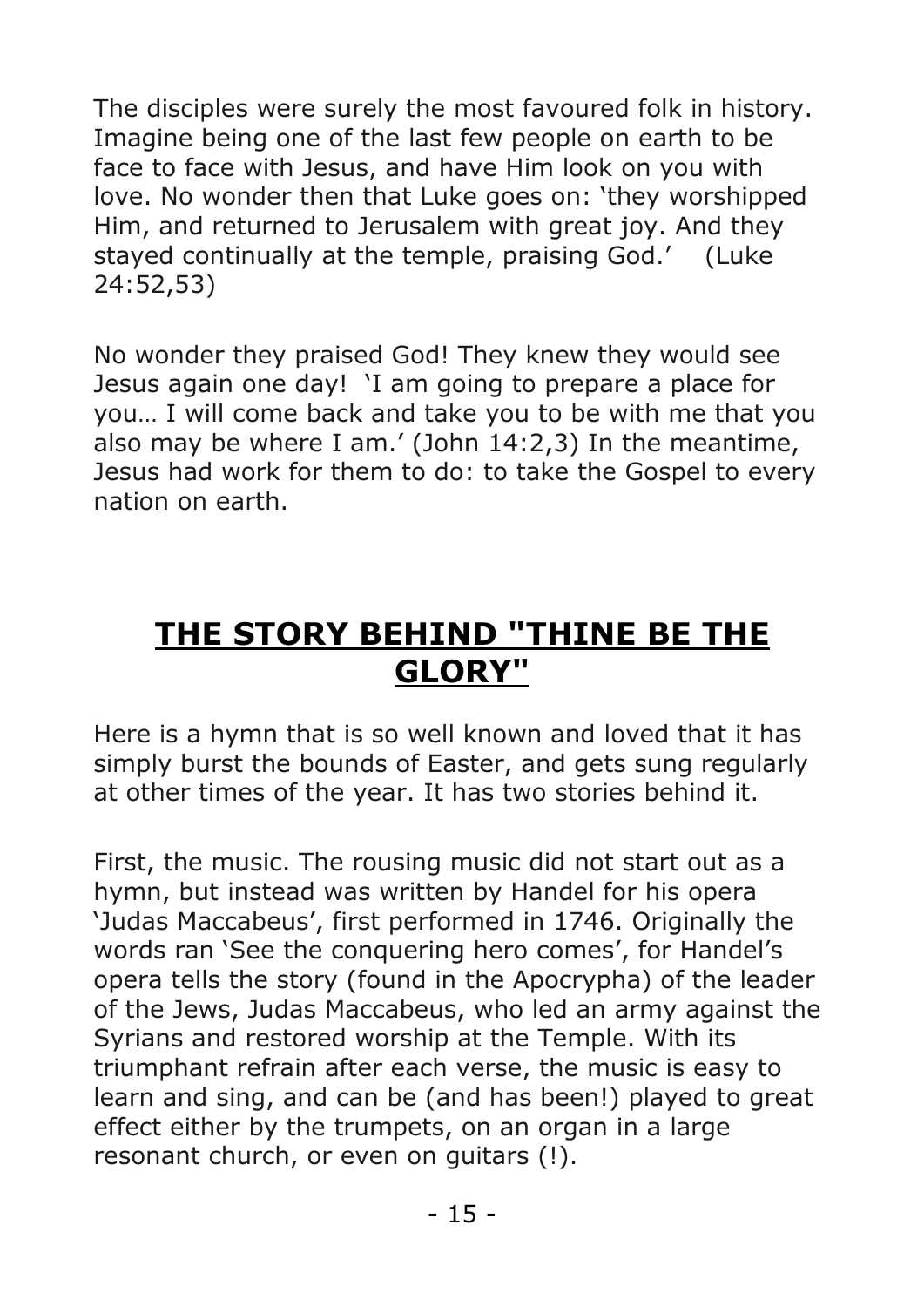Secondly, the words. They were not written until 1884, which was 138 years after the music. We owe them to the Revd Raymond Budry, a Swiss pastor from Lausanne. Ordained in the Free Evangelical Church in Vaud, he spent 35 years as the pastor of Vevey on Lake Geneva. Budry wrote the hymn in French ('A Toi La Gloire!') to console himself after the death of his first wife, and a year later (1885) it was published in *Chants Evangeliques*. Soon it found its way into English – translated by a Baptist minister from Kingston-upon-Thames, Richard Hoyle.

It is not clear who first had the happy idea of teaming *those*  words with *that* music, but when they did, the hymn really took off. By 1904 it was being translated into other languages.

The theme of 'battle' is never far from this hymn, whether it was the battle of Judas Maccabeus, or the battle over sin which was won by Christ on the cross and in rising from the tomb. Easter, of course, marked the biggest victory over the biggest enemies of all time: sin and death.

What would Handel make of it, if he could know that his battle music had become one of the world's most popular and well-known Easter hymns? He was a devout man, working for the poor, praying twice each day, and attending St Paul's Cathedral. So, it seems pretty certain that he would be delighted.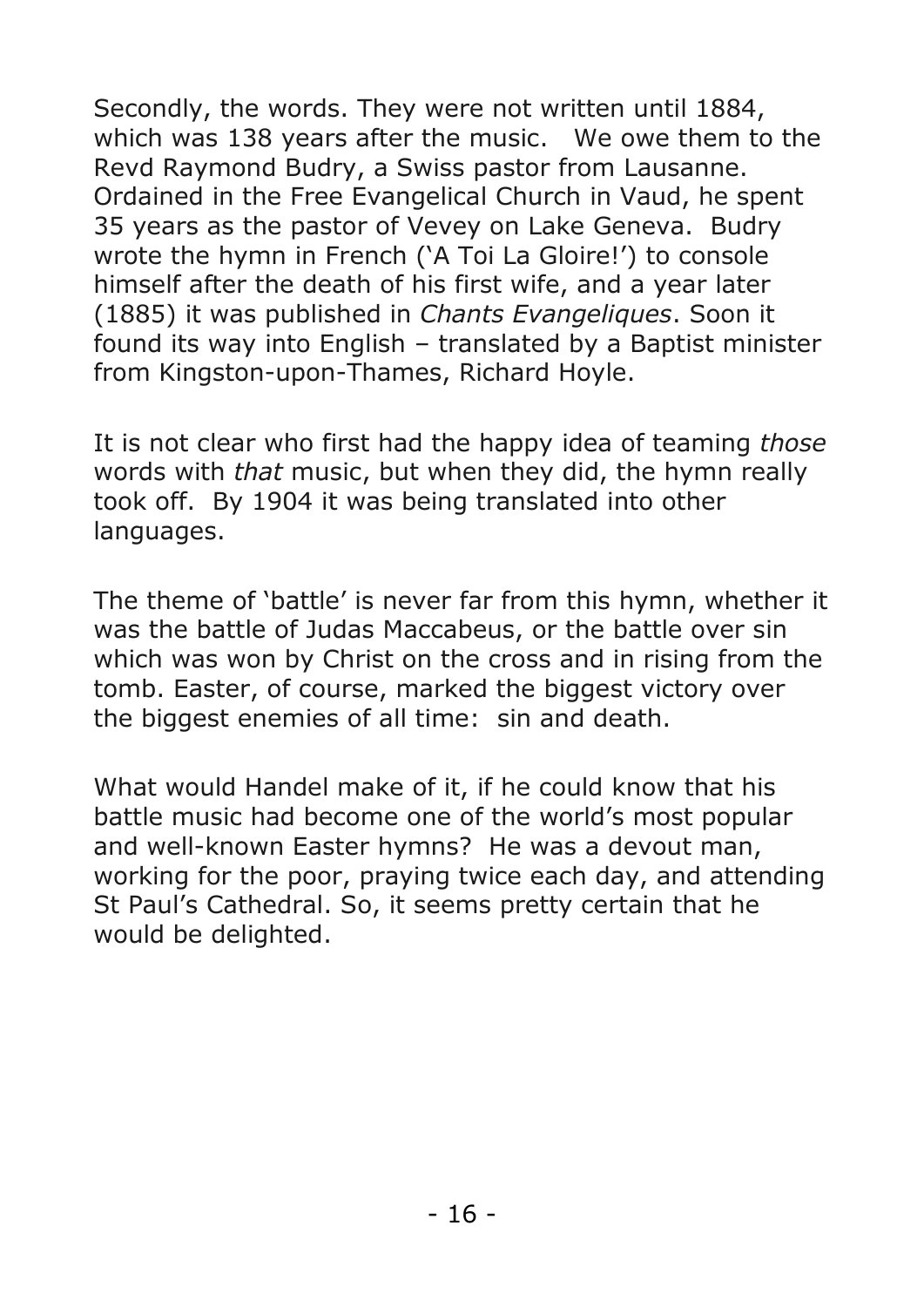# *TO MAKE YOU SMILE* ......

#### **Not expecting this**

The young minister took his wife to the Maternity Hospital and was told it would be a long labour. So, he agreed to ring at lunchtime for news. But when he phoned, he dialled the wrong number and got the County Cricket Ground. He said: "I brought my wife to your place early this morning. Is there any news?"

He was surprised to be told: "Yes, there are seven out and the last two were ducks."

#### **Those memorable school reports…**

*What did your teachers say about your progress at school? The following were sent into the Daily Telegraph some years ago….*

 $\sim$  One of my French reports simply said: 'Sheila attended the lessons'. – Sheila Blow, Surrey

 $\sim$  My housemaster wrote: 'He has an overdeveloped unawareness.' – Ian Jones, Wirral

 $\sim$  A friend's son's report said: 'By the time he has mastered French, he will be too old to cross the Channel.' – M Knaggs, Dorset

 $\sim$  My teacher observed: 'The improvement in his handwriting has revealed his inability to spell.' – Colin Sutherland, Switzerland

# **COVENTRY CATHEDRAL**

Sixty years ago, on 25th May 1962, the new Coventry Cathedral was consecrated. The previous one had been destroyed by German bombing during World War Two. The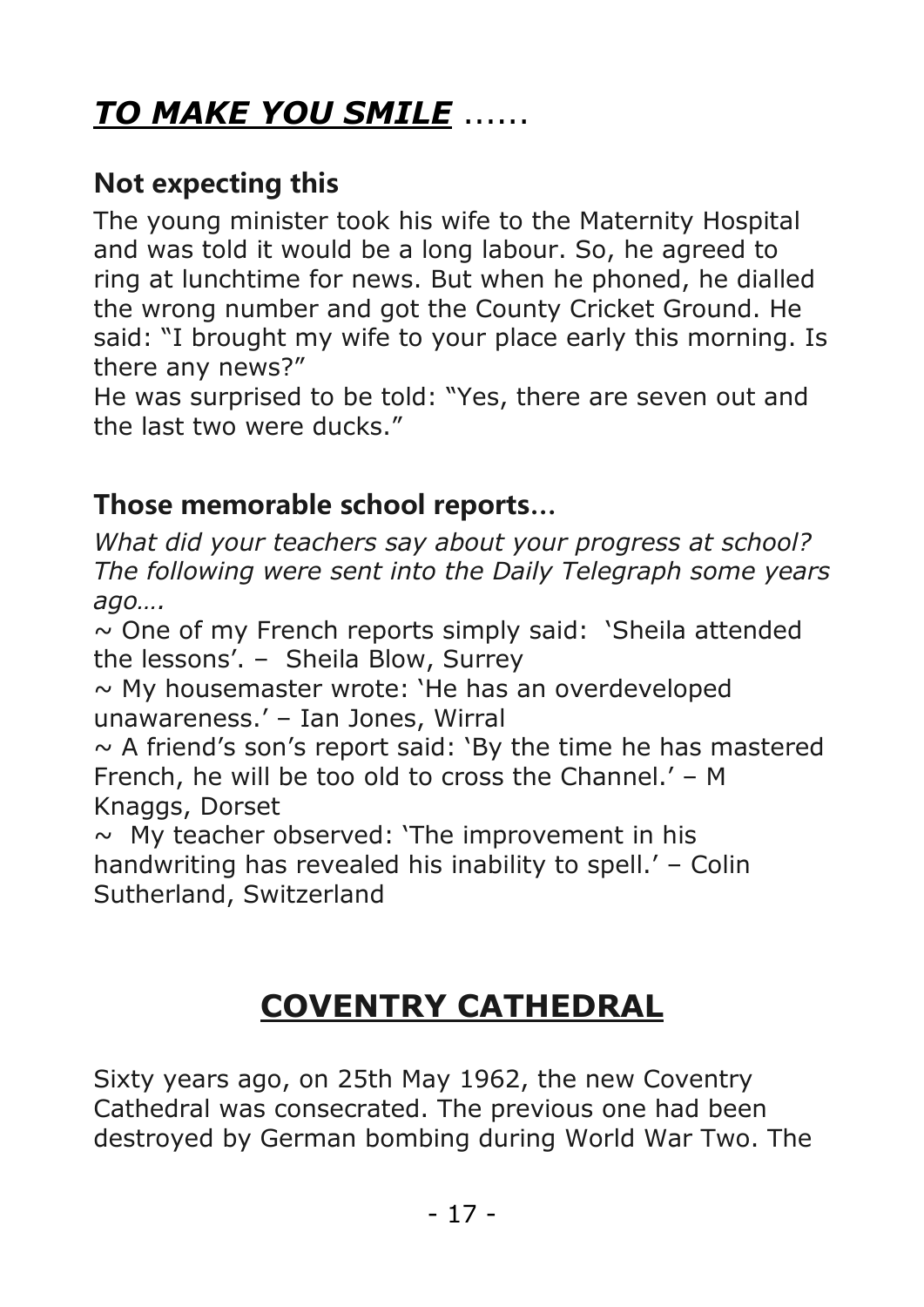Queen had laid the foundation stone in 1956, and she was present for the consecration.

On the night of 14th November 1940, the old Cathedral – together with much of the centre of Coventry – was devastated by incendiary bombs, but the decision to rebuild it was taken the next morning. The Provost, Richard Howard, wanted to do so as a sign of faith, trust and hope, rather than as an act of defiance.

This rejection of bitterness and hatred led to the Cathedral's Ministry of Peace and Reconciliation, which continues to give spiritual and practical support in areas of conflict. It is symbolised now by the Cross of Nails, made from three nails found in the roof truss of the old cathedral and set in the centre of the altar cross.

The place now called Coventry Cathedral, on the site of a Benedictine monastery, is in fact two buildings – a joining of the old and the new. The older building, still hallowed ground, was originally a parish church, and then given cathedral status in 1918. Its 295ft (90m) spire, containing 181 stone steps, is the third highest in England, behind Salisbury and Norwich.

The 'new' Cathedral was an inspiration to many celebrated artists, most of them yet to become famous. Among those commissioned by the architect, Sir Basil Spence, were Graham Sutherland (iconic Christ in Glory tapestry), John Piper (baptistry window), Ralph Beyer, John Hutton, Elisabeth Frink and Jacob Epstein, who created the striking sculpture of St Michael defeating Lucifer.

The famous Charred Cross was created when the cathedral stonemason, Jock Forbes, saw two wooden beams lying in the shape of a cross after the bombing and tied them together.

*Tim Lento*